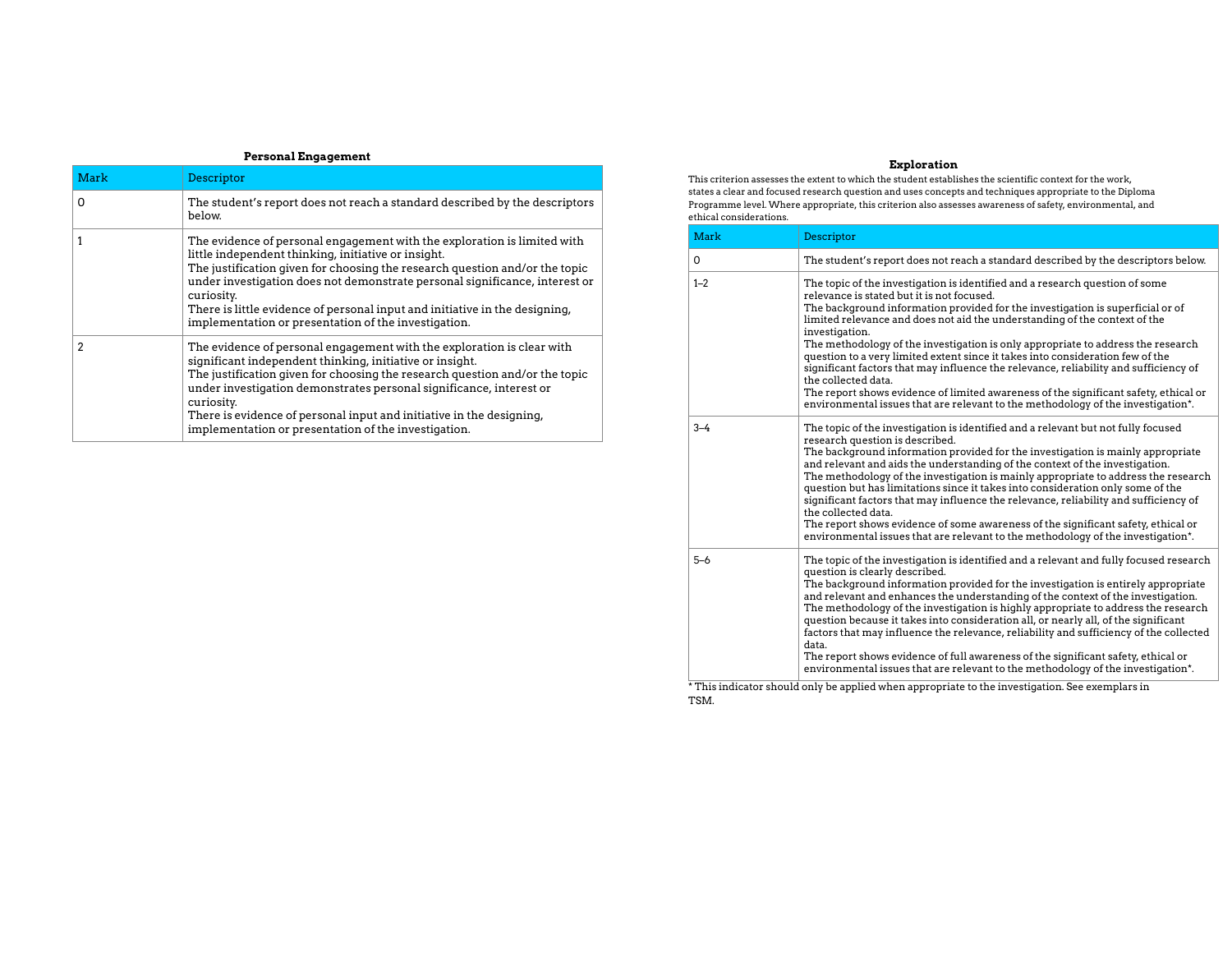## **Analysis**

This criterion assesses the extent to which the student's report provides evidence that the student has selected, recorded, processed and interpreted the data in ways that are relevant to the research question and can support a conclusion.

| Mark    | Descriptor                                                                                                                                                                                                                                                                                                                                                                                                                                                                                                                                                                                                                                                 |
|---------|------------------------------------------------------------------------------------------------------------------------------------------------------------------------------------------------------------------------------------------------------------------------------------------------------------------------------------------------------------------------------------------------------------------------------------------------------------------------------------------------------------------------------------------------------------------------------------------------------------------------------------------------------------|
| 0       | The student's report does not reach a standard described by the descriptors below.                                                                                                                                                                                                                                                                                                                                                                                                                                                                                                                                                                         |
| $1 - 2$ | The report includes insufficient relevant raw data to support a valid conclusion to<br>the research question.<br>Some basic data processing is carried out but is either too inaccurate or too<br>insufficient to lead to a valid conclusion.<br>The report shows evidence of little consideration of the impact of measurement<br>uncertainty on the analysis.<br>The processed data is incorrectly or insufficiently interpreted so that the<br>conclusion is invalid or very incomplete.                                                                                                                                                                |
| $3 - 4$ | The report includes relevant but incomplete quantitative and qualitative raw data<br>that could support a simple or partially valid conclusion to the research question.<br>Appropriate and sufficient data processing is carried out that could lead to a<br>broadly valid conclusion but there are significant inaccuracies and inconsistencies<br>in the processing.<br>The report shows evidence of some consideration of the impact of measurement<br>uncertainty on the analysis.<br>The processed data is interpreted so that a broadly valid but incomplete or limited<br>conclusion to the research question can be deduced.                      |
| $5 - 6$ | The report includes sufficient relevant quantitative and qualitative raw data that<br>could support a detailed and valid conclusion to the research question.<br>Appropriate and sufficient data processing is carried out with the accuracy<br>required to enable a conclusion to the research question to be drawn that is fully<br>consistent with the experimental data.<br>The report shows evidence of full and appropriate consideration of the impact of<br>measurement uncertainty on the analysis.<br>The processed data is correctly interpreted so that a completely valid and detailed<br>conclusion to the research question can be deduced. |

# **Evaluation**

This criterion assesses the extent to which the student's report provides evidence of evaluation of the investigation and the results with regard to the research question and the accepted scientific context.

| Mark    | <b>Descriptor</b>                                                                                                                                                                                                                                                                                                                                                                                                                                                                                                                                                                                                                                         |
|---------|-----------------------------------------------------------------------------------------------------------------------------------------------------------------------------------------------------------------------------------------------------------------------------------------------------------------------------------------------------------------------------------------------------------------------------------------------------------------------------------------------------------------------------------------------------------------------------------------------------------------------------------------------------------|
| 0       | The student's report does not reach a standard described by the descriptors<br>below.                                                                                                                                                                                                                                                                                                                                                                                                                                                                                                                                                                     |
| $1 - 2$ | A conclusion is outlined which is not relevant to the research question or is<br>not supported by the data presented.<br>The conclusion makes superficial comparison to the accepted scientific<br>context.<br>Strengths and weaknesses of the investigation, such as limitations of the<br>data and sources of error, are outlined but are restricted to an account of<br>the practical or procedural issues faced.<br>The student has outlined very few realistic and relevant suggestions for the<br>improvement and extension of the investigation.                                                                                                   |
| $3 - 4$ | A conclusion is described which is relevant to the research question and<br>supported by the data presented.<br>A conclusion is described which makes some relevant comparison to the<br>accepted scientific context.<br>Strengths and weaknesses of the investigation, such as limitations of the<br>data and sources of error, are described and provide evidence of some<br>awareness of the methodological issues <sup>*</sup> involved in establishing the<br>conclusion.<br>The student has described some realistic and relevant suggestions for the<br>improvement and extension of the investigation.                                            |
| $5 - 6$ | A detailed conclusion is described and justified which is entirely relevant to<br>the research question and fully supported by the data presented.<br>A conclusion is correctly described and justified through relevant<br>comparison to the accepted scientific context.<br>Strengths and weaknesses of the investigation, such as limitations of the<br>data and sources of error, are discussed and provide evidence of a clear<br>understanding of the methodological issues* involved in establishing the<br>conclusion.<br>The student has discussed realistic and relevant suggestions for the<br>improvement and extension of the investigation. |